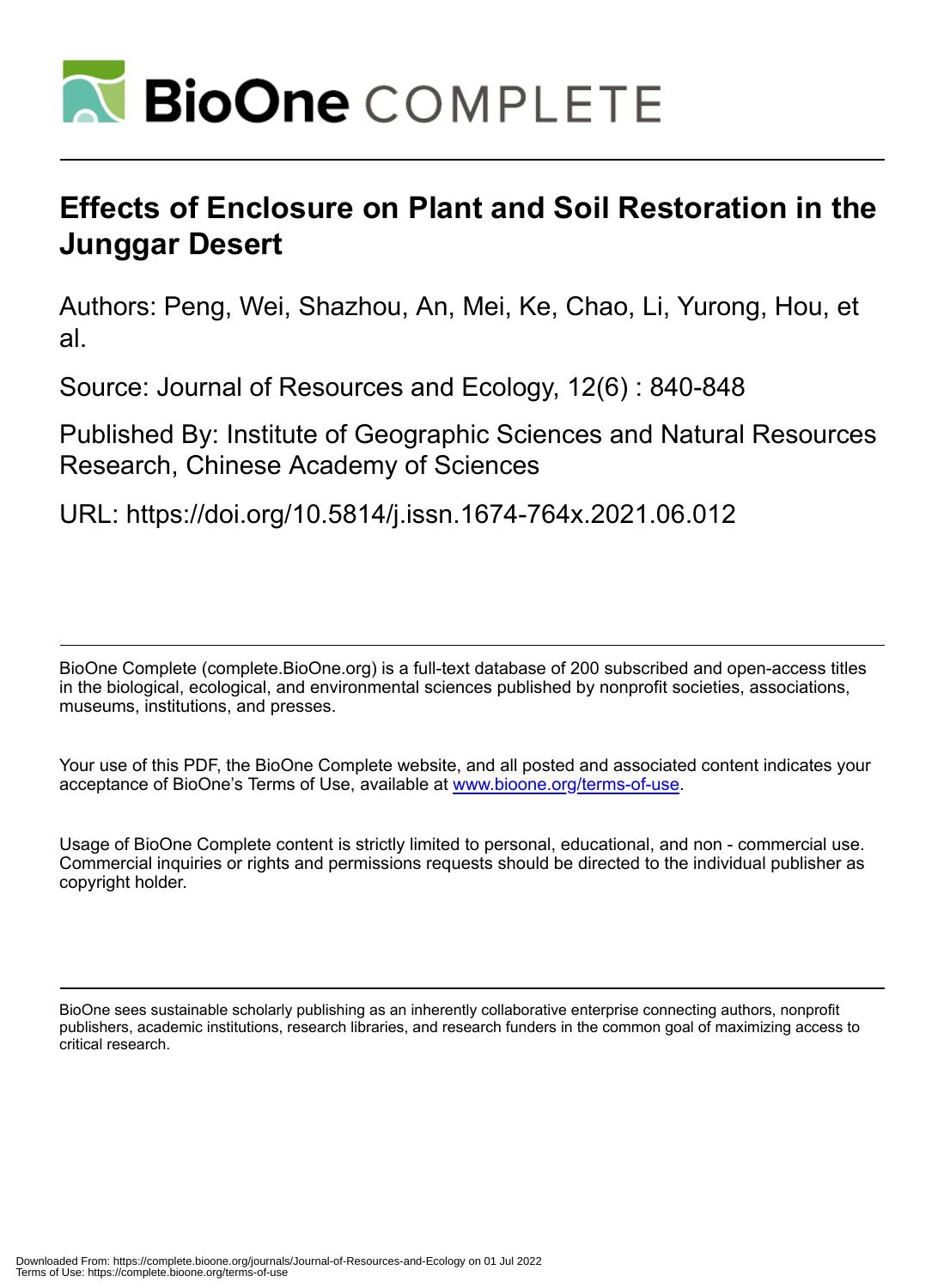J. Resour. Ecol. 2021 12(6): 840-848 DOI: 10.5814/j.issn.1674-764x.2021.06.012 www.jorae.cn

## **Effects of Enclosure on Plant and Soil Restoration in the Junggar Desert**

WEI Peng<sup>1</sup>, AN Shazhou<sup>2</sup>, KE Mei<sup>1</sup>, LI Chao<sup>1</sup>, HOU Yurong<sup>1,</sup>\*, LAN Jiyong<sup>1</sup>, KANG Shuai<sup>1</sup>, JIN Junpeng<sup>1</sup>

1. Grassland Research Institute, Xinjiang Academy of Animal Sciences, Urumqi 830011, China;

2. College of Grassland and Environmental Sciences, Xinjiang Agricultural University, Urumqi 830052, China

**Abstract:** Enclosure is commonly used in the restoration of degraded grasslands. However, the effects of enclosure on grassland plant and soil restoration remain controversial, particularly in deserts. To assess the effects of enclosure on desert plants and soil properties, using high throughput sequencing, the differences between plants and soil were systematically analyzed before and after enclosure construction. The soil organic carbon, total nitrogen and total phosphorus contents of the three desert flora increased and decreased, but the difference was not significant; enclosure increased plant height, coverage, aboveground biomass, and species richness by 58.99%, 59.35%, 33.29%, and 51.21%, respectively, in a *Seriphidium transiliense* formation; by 15.49%, 33.52%, 20.85%, and 5.13%, respectively, in a *Haloxylon persicum* formation; and by 83.80%, 31.51%, 76.66% and 33.33%, respectively, in an *Anabasis salsa* formation. For soil bacteria, enclosure significantly increased the average number of operational taxonomic units and Shannon-Wiener index by 12.74% and 2.92%, respectively, under *S. transiliense* formation and by 17.08% and 3.17%, respectively, under *H. persicum* formation. However, enclosure had no significant effect on the average number of operational taxonomic units or Shannon-Wiener index under *A. salsa* formation. Enclosure significantly increased desert plants, soil bacterial diversity, and desert plant community productivity; however, the increase in soil nutrient content was not significant. These results demonstrate that enclosure is effective for restoring desert ecosystems but may have little effect on the soil nutrient content.

**Key words:** diversity; plant community; soil bacteria; soil nutrient; Junggar Desert

## **1 Introduction**

Deserts are important terrestrial ecosystems (Liang et al., 2019) and are dry with low precipitation levels; therefore, vegetation is sparse, and the structure and nutrition levels are simple. Consequently, the desert ecosystems are extremely fragile; once destroyed, recovery of desert ecosystems is difficult. Desert ecosystems are key areas for biodiversity conservation and are sensitive to climate change (Zhang, 2019). Therefore, maintaining their stability is important.

Xinjiang Uygur Autonomous Region with the largest desert grassland distribution area in China, accounting for 46.9% of the total grassland area in the Autonomous Region (Xu, 1993). It is an important grazing land in spring, autumn, and winter, giving it an important ecological, economic, and social status (Xun, 2017; Wei et al., 2020). However, in recent years, because of fluctuations in climate and population growth and a lack of scientific knowledge, deserts are subjected to overgrazing and other detrimental activities, altering the growth and development of desert vegetation. The production and ecological functions of desert grasslands have been weakened, the community stability and recovery ability have been reduced, and the system balance has been disrupted, seriously affecting the health and sustainable development of desert grasslands (Gao, 2007; Li, 2016). Therefore, the restoration and management of degraded de-

**Received:** 2021-03-16 **Accepted:** 2021-05-30

**Foundation:** The National Basic Resources Survey Project of China (2017FY100201).

**First author:** WEI Peng, E-mail: xkyweipeng@163.com

<sup>\*</sup>**Corresponding author:** HOU Yurong, E-mail: Houyurong0994@126.com

**Citation:** WEI Peng, AN Shazhou, KE Mei, et al. 2021. Effects of Enclosure on Plant and Soil Restoration in the Junggar Desert. *Journal of Resources and Ecology*, 12(6): 840–848.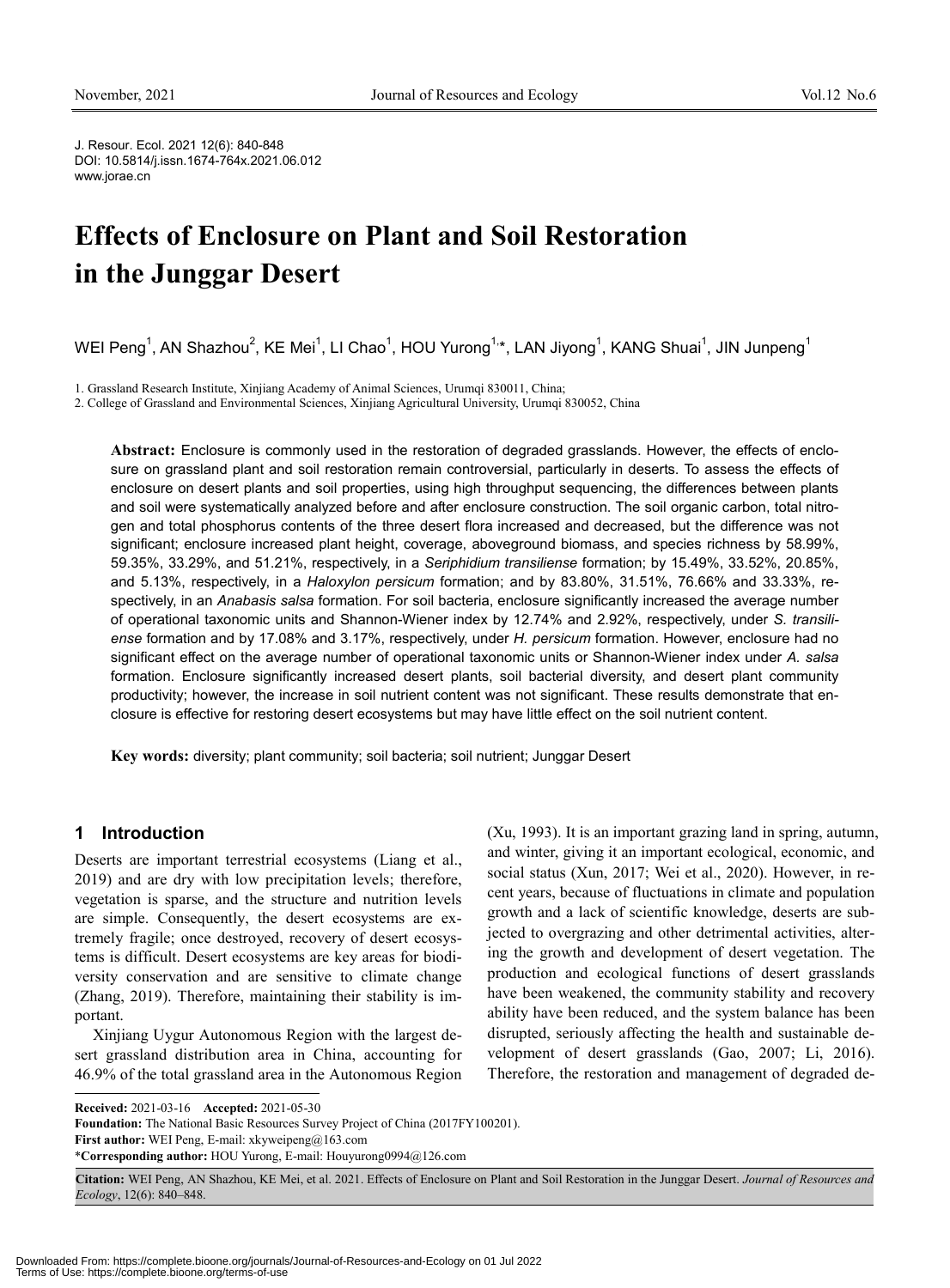sert vegetation are required.

Enclosure plays an important role in the restoration and management of degraded desert grasslands in Xinjiang (Zhang, 2010; Yang et al., 2015). The purpose of enclosure is to ensure the self-repair and renewal of grassland plants by regulating the relationship between herbivores and plants in the ecosystem. Enclosure promotes the succession of grassland plants and results in the gradual recovery of degraded grasslands. To date, studies of the restoration of desert grasslands using enclosure have mainly focused on grassland productivity, plant diversity, community coverage, and soil nutrient changes after enclosure construction (Taddese et al., 2002; Guo et al., 2016; Yang, 2017). Only a few studies have focused on soil microbial changes after enclosure construction (Yu et al., 2010); therefore, further research is required.

In this study, three typical plant formations of the Junggar Desert (*Seriphidium transiliense* formation from the southern margin, *Haloxylon persicum* formation from the heartland, and *Anabasis salsa* formation from the northern margin) were studied. The objectives of the study were to determine the: 1) Changes in soil nutrients under different desert plant formations after enclosure construction; 2) Ef-fects of enclosure on the community characteristics of desert plants, and 3) Effects of enclosure on bacterial diversity and community structure in desert soil.

#### **2 Materials and methods**

#### **2.1 Study area**

The study area is in the Junggar Basin (43°57′–47°01′N, 85°52′–88°12′E, elevation 350–1215 m). The area has a typical moderate temperate desert climate, climate change is strong, the day length differs substantially throughout the year, the average annual temperature is 5–9 ℃, the average annual precipitation is 50–100 mm, and the foothills generally do not exceed 200 mm. The zonal soil types are calcareous soil, brown calcareous soil, gray desert soil, and gray–brown desert soil. The zonal vegetation is mainly composed of small trees and shrubs, and the middle section of the basin is a quaternary alluvial wind desert.

The following three typical desert plant formations in the Junggar Basin were selected: *Seriphidium transiliense* formation in the southern margin, *Haloxylon persicum* formation in the heartland, and *Anabasis salsa* formation in the northern margin. An experimental site was established in each plant formation. The details of these three sites are presented in Table 1.

Table 1 Details of experimental sites in the Junggar Basin

| Formation type           | Plot     | Dominant species                                                                         | Location         | MAT (°C) | MAP(mm) | Altitude (m) |
|--------------------------|----------|------------------------------------------------------------------------------------------|------------------|----------|---------|--------------|
| Seriphidium transiliense | EN<br>FG | S. transiliense<br>Petrosimonia sibirica<br>Carex turkestanica<br>Ceratocarpus arenarius | 46°58'N, 88°09'E | 6.49     | 114.54  | 1015         |
| Haloxylon persicum       | EN<br>FG | H. persicum, C. arenarius<br>Seriphidium terrae-albae<br>Salsola collina                 | 44°23'N, 88°08'E | 8.20     | 65.94   | 358          |
| Anabasis salsa           | EN<br>FG | Salsa C. arenarius<br>S. terrae-albae, Salsola arbuscula                                 | 44°01'N, 86°09'E | 4.94     | 166.88  | 667          |

Note: MAT: Mean annual temperature; MAP: Mean annual precipitation; EN: Enclosure plot; FG: Free grazing plot.

#### **2.2 Experimental design**

Samples were collected at the beginning of September 2018, whi ch was close to the peak growing season of desert plants according to the Vegetation Map of the People's Republic of China (1:1000000) (China Vegetation Map Committee of Chinese Academy of Sciences, 2007) and "Vegetation and Utilization in Xinjiang" (Xinjiang Comprehensive Investigation Team, The Chinese Academy of Sciences, 1978). Two plots were established in each of the three plant formations; one was a national grassland fixed monitoring point (enclosure area) and the other was a free grazing area adjacent to the enclosed area. Hereinafter, these plots are referred to as enclosure (EN) plots and free grazing (FG) plots. Grazing was excluded from the EN plots at *S. transiliense*, *H. persicum*, and *A. salsa* formations using fencing in 2015, 2011, and 2012, respectively. Therefore, the duration of enclosure at the time of sampling (2018) was 3, 7, and 6 years, respectively. Species composition, structure, topography, and geomorphology of grassland before and after fencing were similar.

Five subplots were randomly established in each plot at least 50 m apart. Within each subplot, three quadrats (1 m  $\times$ 1 m) were used to sample typical plants. Additionally, five soil samples were collected from each quadrat to a depth of 0–20 cm using a soil drill (diameter 2.5 cm). The 15 soil samples from each subplot (i.e., five samples from each of the three quadrats) were pooled into one composite sample, resulting in 30 soil samples [three sites (plant formations)  $\times$ two plots (EN and FG)  $\times$  five subplots]. Additionally, in *H*. *persicum* plots, a 10 m  $\times$  10 m survey area was established to examine small arbor.

#### **2.3 Field sampling and laboratory analysis**

2.3.1 Investigation of aboveground plant characteristics In each quadrat, the species composition, species number, height (plant cluster natural growth height), coverage (acupuncture method), density (plant cluster number of each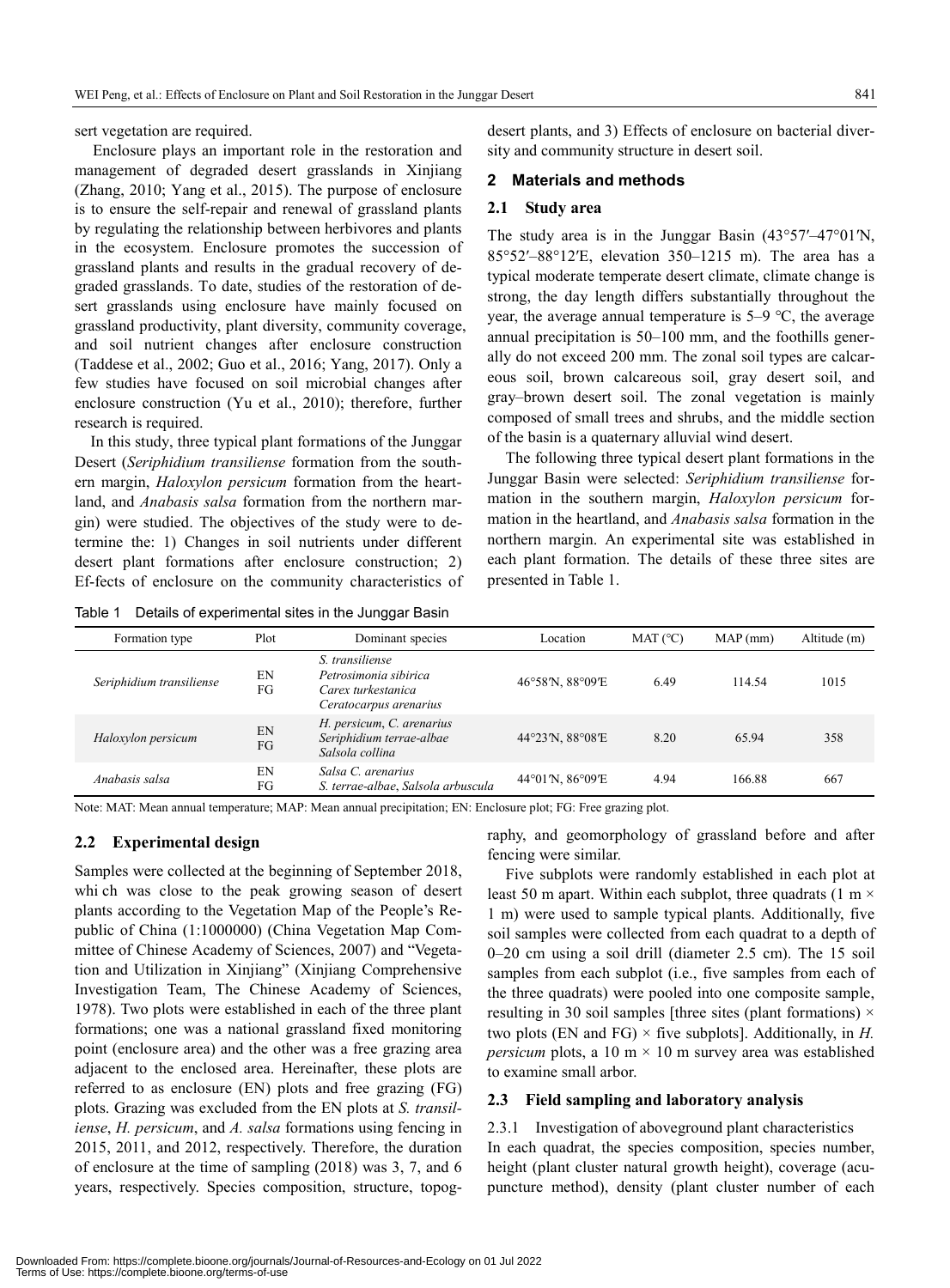species per unit area), and aboveground biomass were recorded. All plants in each quadrat were collected and stored in paper bags.

In the 10 m  $\times$ 10 m survey areas, species composition, density, crown width (north–south and east–west direction), height, and aboveground biomass (standard branch biomass × number of branches) were recorded. Standard branches were collected and stored in paper bags.

All plant samples were transported to the laboratory and dried at 105℃ for 30 min, followed by 80℃ for 24 h, and the dry weights were determined.

2.3.2 Soil sample preparation

Roots, stones, and other large objects were removed from soil samples, which were then passed through a 2-mm sieve. Mixed soil samples were divided into two parts: One was placed in an aseptic sealed bag and stored at –20℃ for molecular analyses, and the other was placed in a cloth bag and stored at room temperature for soil nutrient determination.

2.3.3 Soil nutrient determination

Soil organic carbon (SOC), total nitrogen (STN), and total phosphorus (STP) were measured as described by Bao (2000).

2.3.4 Bacterial DNA extraction, amplification, and

sequencing

Soil DNA extraction was conducted as described by Zhou et al. (1996). DNA was extracted using a soil genome DNA extraction kit. Next, 0.8% low-melting-point agarose gel was used for DNA purification, and the DNA was quantified using an ultraviolet spectrophotometer (NanoDrop ND-1000; Thermo Fisher Scientific, Waltham, MA, USA).

For the bacterial analysis, PCR was conducted to amplify a highly variable V4 region of the 16S rRNA gene with a length of approximately 250 bp. The specific primers used were 520F (5′-barcode AYTGGGYDTAAAGNG-3′) and 802R (5′-TACNVGGTATATAATCC-3′).

An Illumina TruSeq Nano DNA LT Library Prep Kit (San Diego, CA, USA) was used to prepare the sequencing library. Next, an Illumina MiSeq was used with MiSeq Reagent Kit V3 (600 cycles) to carry out  $2 \times 300$  bp double-terminal sequencing. Reads were processed using QIIME. This included filtering of tags, removal of chimeras, and validation of data. Sequences were then clustered at 97% similarity into operational taxonomic units (OTUs) using the Silva database for species classification.

2.3.5 Meteorological data acquisition

The distribution of meteorological stations in the Junggar Basin is uneven. Therefore, the average annual temperature and annual precipitation data of each plot were obtained by ANUSPLINE interpolation using meteorological data from the Junggar Basin Meteorological Station (2014–2018) provided by the National Meteorological Science Data Center website.

#### **2.4 Data analysis**

#### 2.4.1 Plant diversity parameters

Plant *α*-diversity was characterized using the Patrick (*R*),

Shannon-Wiener (*H*), Pielou (*P*), and Simpson (*D*) indices as follows:

$$
R = S \tag{1}
$$

$$
H = -\sum_{i=1}^{S} P_i \ln P_i \tag{2}
$$

$$
P = H/\ln S \tag{3}
$$

$$
D = -\sum_{i=1}^{S} P_i^2
$$
 (4)

where, *S* is the number of species and  $P_i$  is the importance value of species *i*.

2.4.2 Soil bacterial parameters

Bacterial *α*-diversity was characterized using the Chao1 richness, ACE, and Shannon-Wiener indices. The Chao1 index is commonly used in ecology to estimate the total number of species, was determined using the following equation:

$$
Chao1 = S_{obs} + \frac{F_1(F_1 - 1)}{2(F_2 + 1)}
$$
 (5)

where,  $S_{obs}$  is the actual number of OTUs observed,  $F_1$  is the number of OTUs containing only one sequence, and  $F_2$  is the number of OTUs containing only two sequences. The ACE index is used to estimate the index of the number of OTUs in a community. The formula for the ACE index is as follows:

$$
ACE = S_{\text{abund}} + \frac{S_{\text{rare}}}{C_{\text{ace}}} + \frac{F_1}{C_{\text{ace}}} \gamma^2_{\text{ace}}
$$
(6)

$$
N_{\text{rare}} = \sum_{i=1}^{\text{abund}} i \times n_i \tag{7}
$$

$$
C_{\text{ace}} = \frac{n_i}{N_{\text{rare}}} \tag{8}
$$

$$
\gamma^{2}_{\text{ace}} = \max \left( \frac{S_{\text{rare}}}{C_{\text{ace}}} \times \frac{\sum_{i=1}^{10} i(i-1)F_{i}}{N_{\text{rare}}(N_{\text{rare}} - 1)} - 1,0 \right) \tag{9}
$$

where,  $S_{\text{abund}}$  is more than the OTU number of "abund" sequences,  $S<sub>rare</sub>$  is the number of OTUs containing "abund" sequences or fewer,  $C_{\text{ace}}$  is the sample abundance coverage estimator,  $F_i$  is the frequency of singletons, and  $\gamma^2_{\text{ace}}$  is the estimated coefficient of variation for rare OTUs,  $n_i$  is the number of OTUs containing *i* sequences,  $N<sub>rare</sub>$  refers to the total number of sequence.

#### 2.4.3 Statistical analyses

Soil bacterial diversity was calculated using QIIME software, including OTU number, Shannon-Wiener index, ACE index, and Chao1 index. SPSS22.0 software (SPSS, Inc., Chicago, IL, USA) was used to analyze environmental factors by single-factor and multi-factor analyses of variance, Duncan's significance test, and Pearson correlation analysis.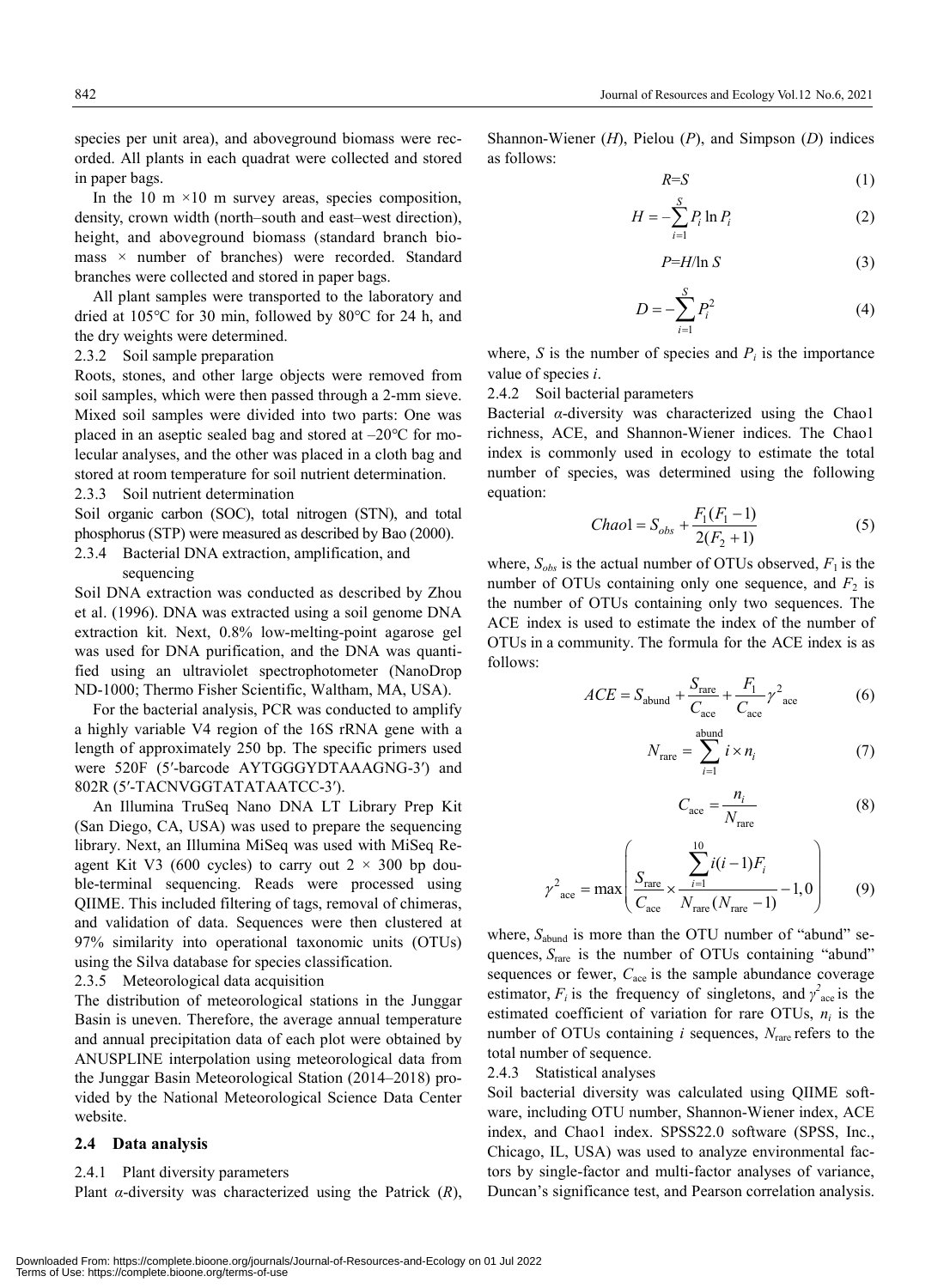Non-metric multidimensional scaling was conducted using R software (R Project for Statistical Computing, Vienna, Austria).

## **3 Results**

## **3.1 Effects of enclosure on SOC, STN, and STP under different desert plant formations**

The responses of the SOC, STN, and STP content to enclosure in each of the three desert plant formations are shown in Table 2. In *S. transiliense* formation, the SOC content was 9.2% lower in the EN plot than in the FG plot, but the difference was not significant (*P* > 0.05). In *H. persicum*  and *A. salsa* formations, the SOC content was 12.27% and 0.5% higher in the EN plot than in the FG plot, respectively (*P* > 0.05). In *S. transiliense* and *A. salsa* formations, the STN content was 14.50% and 2.06% lower in the EN plot

Table 2 Effects of enclosure on soil nutrients in three desert plant formations (Unit:  $g kg^{-1}$ )

| Formation type           | <b>SOC</b>               | <b>STN</b>              | <b>STP</b>              |  |  |  |  |
|--------------------------|--------------------------|-------------------------|-------------------------|--|--|--|--|
| Seriphidium transiliense |                          |                         |                         |  |  |  |  |
| EN                       | $16.65 \pm 0.33^{\circ}$ | $1.12 \pm 0.03^{\circ}$ | $0.49 \pm 0.04^{\circ}$ |  |  |  |  |
| FG                       | $18.34 \pm 0.64^{\circ}$ | $1.31 \pm 0.04^{\circ}$ | $0.48 \pm 0.03^{\circ}$ |  |  |  |  |
| Haloxylon persicum       |                          |                         |                         |  |  |  |  |
| EN                       | $3.66 \pm 0.10^a$        | $0.88 \pm 0.02^a$       | $0.33 \pm 0.02^a$       |  |  |  |  |
| FG                       | $3.26 \pm 0.09^{\circ}$  | $0.82 \pm 0.02^a$       | $0.30 \pm 0.01^a$       |  |  |  |  |
| Anabasis salsa           |                          |                         |                         |  |  |  |  |
| EN                       | $13.44 \pm 0.54^{\circ}$ | $0.95 \pm 0.02^{\circ}$ | $0.48 \pm 0.03^{\circ}$ |  |  |  |  |
| FG                       | $13.37 \pm 0.62^{\circ}$ | $0.97 \pm 0.03^{\circ}$ | $0.47 \pm 0.05^{\circ}$ |  |  |  |  |

Note: EN: Enclosure plot; FG: Free grazing plot; SOC: Soil organic carbon; STN: Soil total nitrogen; STP: Soil total phosphorus. The letter "a" indicates no significant differences within plant formations between the EN and FG plots  $(P > 0.05)$ .

than in the FG plot, respectively  $(P > 0.05)$ , whereas in *H*. *persicum* formation, the STN content was 7.32% higher in the EN plot than in the FG plot  $(P > 0.05)$ . The STP content in *S. transiliense*, *H. persicum*, and *A. salsa* formations was 2.08%, 10%, and 2.13% higher in the EN plot than in the FG plot, respectively.

## **3.2 Effects of enclosure on the quantitative characteristics of different desert plant formations**

Figure 1 shows the responses of plant height, density, coverage, and biomass of the three desert plant formations in the Junggar Basin to enclosure. In all three plant formations, plant height, coverage, and biomass were significantly higher in the EN plot than in the FG plot  $(P < 0.05)$ . In *S*. *transiliense* and *H. persicum* formations, community density was significantly higher in the EN plot than in the FG plot (*P* < 0.05). In contrast, in *A. salsa* formation, community density was higher in the EN plot than in the FG plot, but the difference was not significant  $(P > 0.05)$ .

## **3.3 Effects of enclosure on plant community α diversity in different desert plant formations**

The results in Fig. 2 show that enclosure affected the α-diversity of the three desert plant formations. In *S. transiliense*, *H. persicum*, and *A. salsa* formations, the Shannon-Wiener diversity index was 19.8%, 7.7%, and 21.3% lower in the FG plot than in the EN plot, respectively (*P* < 0.05) (Fig. 2a).

In *S. transiliense* and *A. salsa* formations, the Simpson index was significantly higher  $(P < 0.05)$  by 19.3% and 15.8%, respectively, in the EN plot than in the FG plot; however, in *H. persicum* formation, the Simpson index was



Fig. 1 Effects of enclosure on community characteristics of different desert plant formations. Note: EN: Enclosure plot; FG: Free grazing plot. *S. transiliense*: *Seriphidium transiliense*; *H. persicum*: *Haloxylon persicum*; *A. salsa*: *Anabasis salsa*. \* indicates significant difference between plots at *P* < 0.05.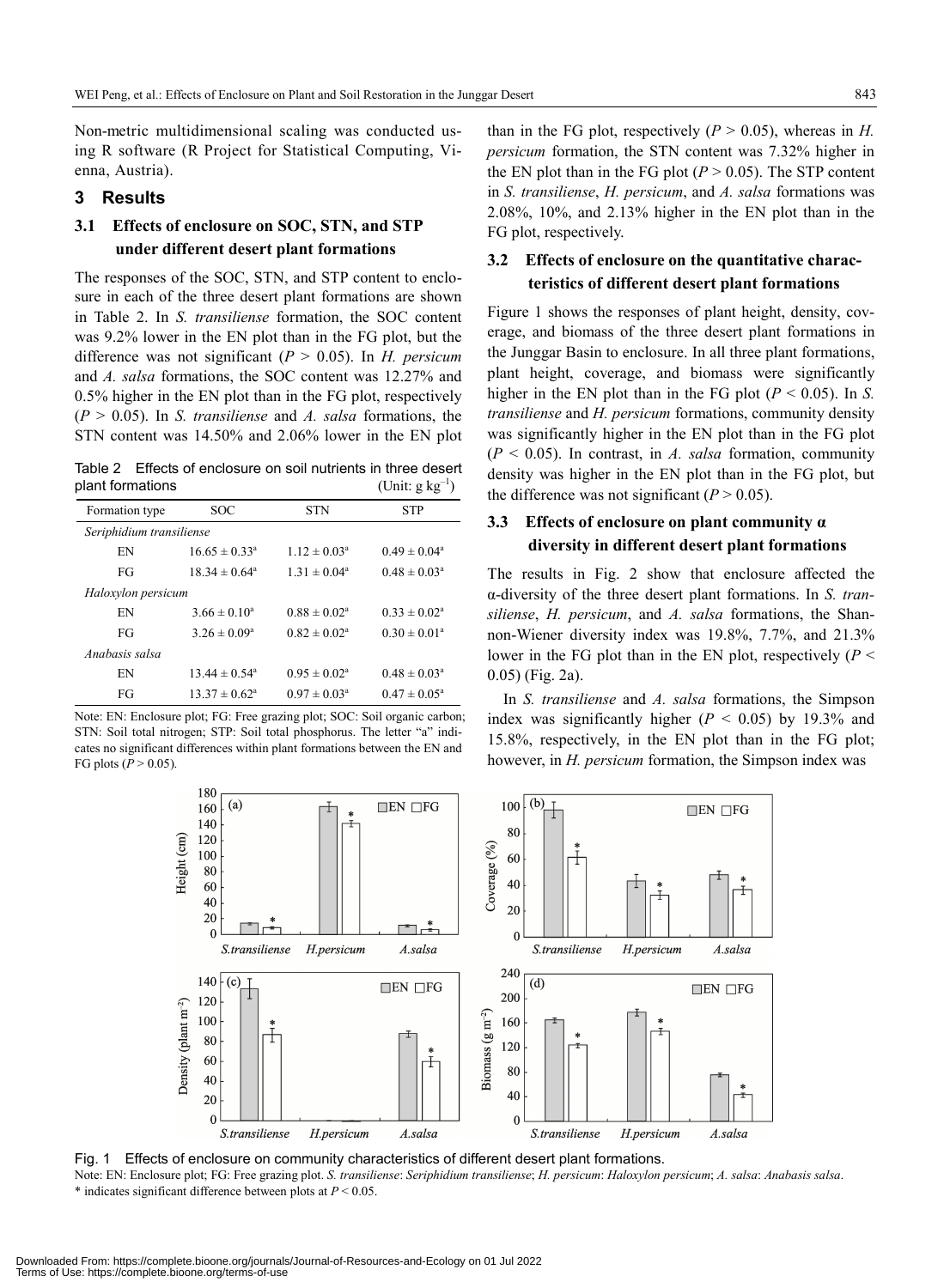

Fig. 2 Effects of enclosure on the α-diversity of different desert plant formations Note: EN: Enclosure plot; FG: Free grazing plot. *S. transiliense*: *Seriphidium transiliense*; *H. persicum*: *Haloxylon persicum*; *A. salsa*: *Anabasis salsa*. \* indicates significant difference between plots at *P* < 0.05.

only 2.8% higher in the EN plot than in the FG plot and the difference was not significant  $(P > 0.05)$  (Fig. 2b).

The Pielou index, which describes community evenness, was 3.9%, 2.3%, and 1.1% higher in the EN plot than in the FG plot of *S. transiliense*, *H. persicum*, and *A. salsa* formations, respectively, but the differences were not significant  $(P > 0.05)$  (Fig. 2c).

The Patrick index was 33.8% and 25% higher in the EN plot than the FG plots in *S. transiliense* and *A. salsa* formations, respectively (*P* < 0.05). In contrast, in *H. persicum* formation, the Patrick index was only 4.8% higher in the EN plot than in the FG plot, and the difference was not significant  $(P > 0.05)$  (Fig. 2d).

## **3.4 Effects of enclosure on soil bacterial diversity under different plant formations**

For bacteria, the OTU number, Chao1 index, ACE index, and Shannon-Wiener index in each plant formation are shown in Table 3. In *S. transiliense* formation, the average OTU number, Chao1 index, ACE index, and Shannon-Wiener index were all higher in the EN plot than in the FG plot, among which the OTU number and Shannon-Wiener index were significantly higher by 12.74% and 2.92%, respectively (*P* < 0.05). In *H. persicum* formation, the average OTU number, Chao1 index, ACE index, and Shannon-Wiener index were 17.08%, 16.70%, 23.86%, and 3.17% higher in the EN plot than in the FG plot, respectively (*P* < 0.05). In *A. salsa* formation, the average OTU number, Chao1 index, ACE index, and Shannon-Wiener index differed between the EN and FG plots, but not significantly  $(P > 0.05)$ .

## **3.5 Effects of enclosure on soil bacterial β diversity under different desert plant formations**

Non-metric multidimensional scaling (NMDS) analysis based on UniFrac distance showed that for each site, the soil bacterial community structure was significantly different between the EN and FG plots (Fig. 3).

Table 3 Response of bacterial diversity to enclosures in three desert plant formations

| Formation type           | Plot | Number of OTUs               | Chao 1 index                 | ACE index                    | Shannon-Wiener index     |
|--------------------------|------|------------------------------|------------------------------|------------------------------|--------------------------|
| Seriphidium transiliense | EN   | $3309.40 \pm 267.07^{\circ}$ | $3586.51 \pm 526.54^{\circ}$ | $3770.91 \pm 669.77^{\circ}$ | $10.56 \pm 0.11^a$       |
|                          | FG   | $2935.40 \pm 166.31^b$       | $3214.72 \pm 463.41^{\circ}$ | $3284.09 \pm 478.19^a$       | $10.26 \pm 0.15^{\rm b}$ |
| Haloxylon persicum       | EN   | $3341.60 \pm 172.30^a$       | $3884.64 \pm 242.39^{\circ}$ | $4229.17 \pm 297.79^{\circ}$ | $10.41 \pm 0.08^a$       |
|                          | FG   | $2854.20 \pm 182.94^{\rm b}$ | $3328.67 \pm 543.53^b$       | $3414.22 \pm 558.59^b$       | $10.09 \pm 0.14^b$       |
| Anabasissalsa            | EN   | $3127.80 \pm 229.31^{\circ}$ | $3692.70 \pm 355.15^{\circ}$ | $3997.36 \pm 424.69^{\circ}$ | $10.19 \pm 0.29^{\circ}$ |
|                          | FG   | $2917.00 \pm 250.42^{\circ}$ | $3400.84 \pm 554.56^{\circ}$ | $3534.98 \pm 555.67^{\circ}$ | $10.26 \pm 0.16^a$       |

Note: EN: Enclosure plot; FG: Free grazing plot. Letters indicate significant differences within plant formations between the EN and FG plots at  $P < 0.05$ .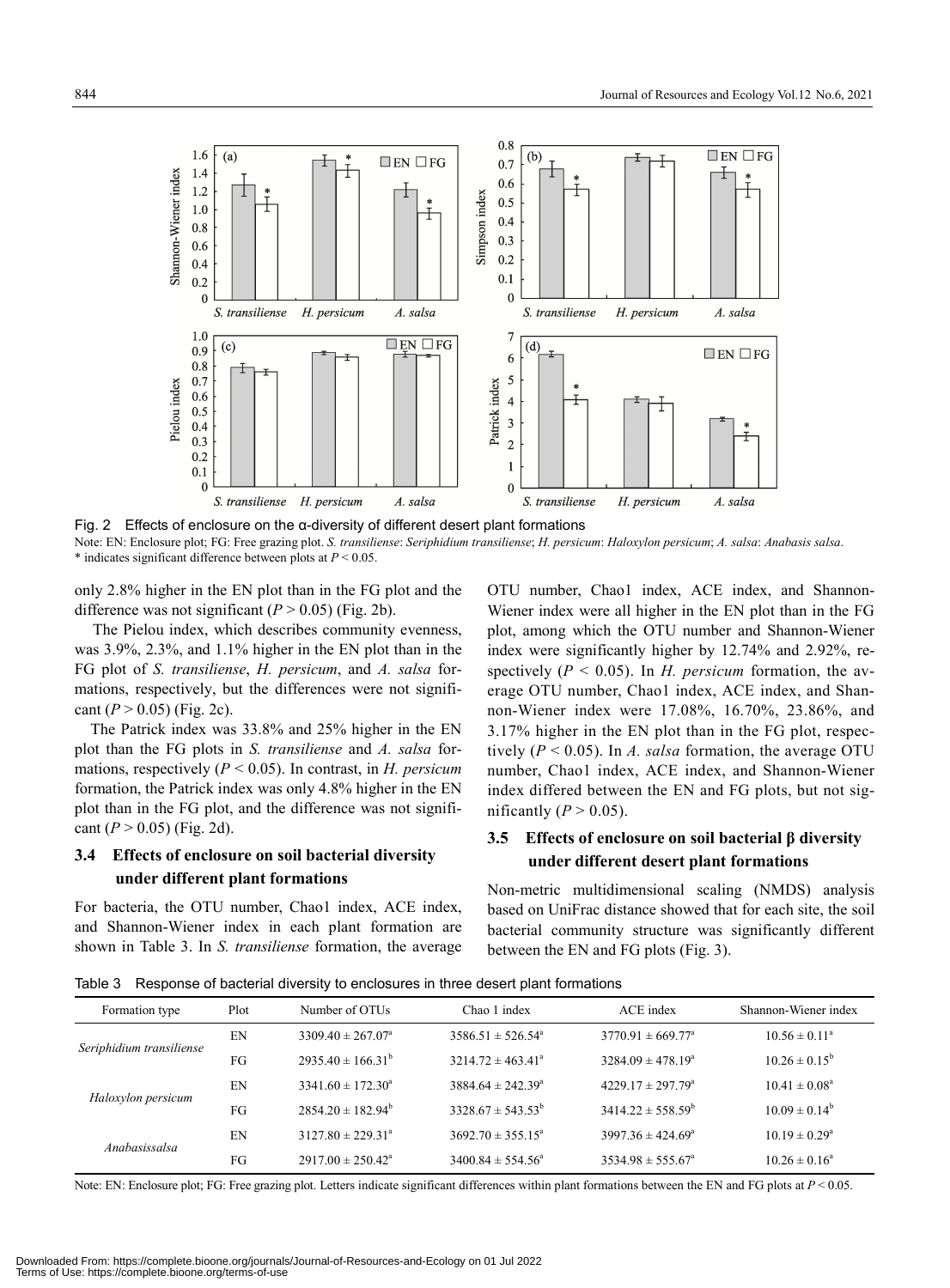

Fig. 3 Effects of enclosure on bacterial β-diversity under different desert plant formations Note: (a) MN: *Seriphidium transiliense* formation; (b) FK: *Haloxylon persicum* formation; (c) FH: *Anabasis salsa* formation. EN: Enclosure plot; FG: Free grazing plot.

## **3.6 Effects of enclosure on soil bacterial community structure under different desert plant formations**

The relative abundances of several dominant bacterial taxa in the three plant formations differed between the EN and FG plots (Fig. 4). Actinobacteria, Proteobacteria, and Acidobacteria were the dominant taxa in *S. transiliense* formation (>10%). In this formation, the relative abundances of Actinobacteria and Acidobacteria were 9.73% and 10.61% higher in the EN plot than in the FG plot, respectively. In contrast, the relative abundances of Proteobacteria, Chloroflexi, and Gemmatimonadetes were 6.42%, 17.01%, and 25.29% lower in the EN plot than in the FG plot, respectively. The dominant taxa in *H. persicum* formation were Actinobacteria, Proteobacteria, and Chloroflexi (>10%). In this formation, the relative abundance of Actinobacteria was 14.19% higher in the EN plot than in the FG plot, whereas the relative abundances of Proteobacteria and Chloroflexi were lower in the EN plot than in the FG plot. In *A. salsa* formation, the dominant taxa were Actinobacteria, Proteobacteria, and Chloroflexi (>10%). In this formation, the relative abundances of Actinobacteria and Chloroflexi were 11.11% and 15.13% lower in the EN plot than in the FG plot,



Fig. 4 Effects of enclosure on soil bacterial community structure in different desert plant communities

Note: EN: Enclosure plot; FG: Free grazing plot. *S. transiliense*: *Seriphidium transiliense*; *H. persicum*: *Haloxylon persicum*; *A. salsa*: *Anabasis salsa*.

respectively, whereas the relative abundances of Proteobacteria, Acidobacteria, and Bacteroidetes were higher in the EN plot than in the FG plot. Particularly, the relative abundance of Proteobacteria was 33.61% higher in the EN plot than in the FG plot.

#### **4 Discussion**

### **4.1 Effects of enclosure on soil nutrients**

Enclosure construction is an important management practice for grassland restoration, and it can result in the restoration of soil carbon and ability of grassland soil to fix nitrogen. It can also result in the restoration of the multi-functionality of grassland ecosystems (Dong et al., 2018). Several studies have shown that enclosure significantly reduces the SOC and STN content. For example, Shi et al. (2013) reported that the SOC content in the Qinghai–Tibet Plateau decreased significantly  $(P < 0.05)$ , resulting in an increase in plant aboveground biomass and surface litter. This resulted in a slower nutrient cycle and flow from aboveground to belowground. In contrast, grazing led to the return of livestock manure to the soil, resulting in a significant decrease in the SOC and STN content. However, other studies showed that grazing exclusion has little effect on the SOC and STN content (Sigcha et al., 2018). In the present study, in *S. transiliense* formation, enclosure decreased the SOC and STN content but slightly increased the STP content. In contrast, in *H. persicum* and *A. salsa* formations, enclosure increased the content of SOC, STN, and STP to different degrees. The reasons for these differences can be as attributed to the following: 1) Plant nutrient uptake from soil and litter decomposition are basically equal, resulting in a balanced input and output of soil nutrients; 2) The sites differed in terms of the number of years of enclosure, climate, soil texture, and vegetation type.

## **4.2 Effects of enclosure on plant community characteristics and diversity in different desert plant formations**

The quantitative characteristics and diversity of plant communities can reflect the health status of degraded grasslands after enclosure construction (Xiong et al., 2014), and the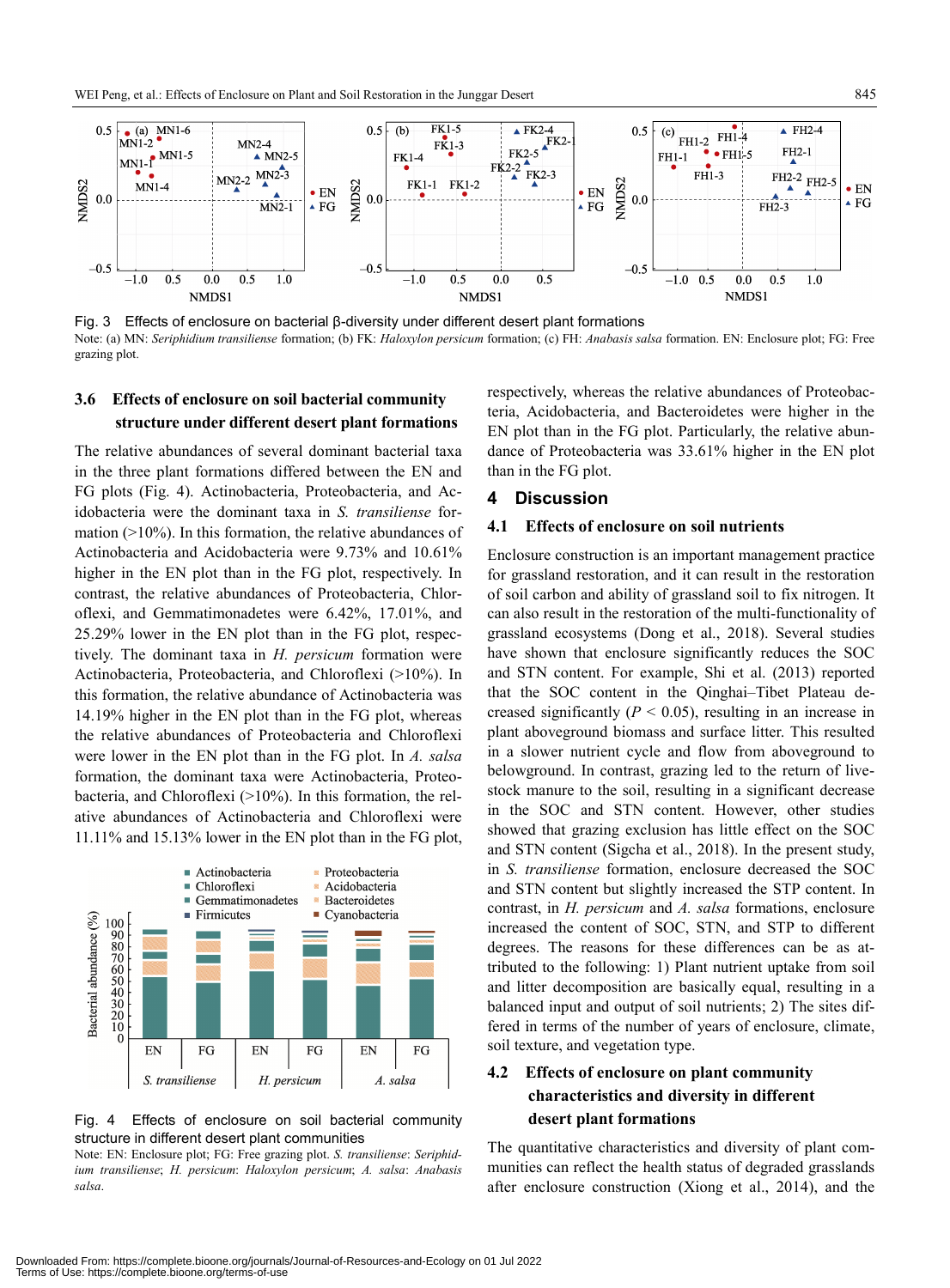responses of plant community structure and diversity to enclosure in different environments and grassland types are different (Guo, 2007; Semmartin et al., 2008). We found that plant height, density, coverage, and biomass of the three desert plant formations in the Junggar Basin were not consistent in their response to enclosure. Enclosure increased plant height, coverage, and biomass of all three desert plant formations. Enclosure significantly increased density in *S. transiliense* and *A. salsa* formations. It also increased density in *H. persicum* formation, but not significantly. These results are similar to those of Jing et al. (2014). Desert grasslands in Xinjiang are grazed in spring and autumn. Overgrazing inhibits the renewal of grassland and expansion of fine forage. When grazing is excluded, the previously inhibited forage can grow rapidly, resulting in an increase in biomass and coverage. Additionally, germination of the soil seed bank is promoted, accelerating the self-repair ability of grasslands. The effects of grazing on *H. persicum* formation may be different because *H. persicum* is small arbor, and the propagation of small trees is slower than that of herbaceous and semi-herbaceous shrubs.

Several studies have shown that the diversity of grassland plants significantly increases after enclosure construction (Jeddi and Chaieb, 2010), whereas other studies showed no effect or even a negative effect on plant diversity (Shaltout et al, 1996). In this study, the Simpson and Shannon-Wiener indices of *S. transiliense* and *A. salsa* formations significantly increased after enclosure construction; however, the response of the Simpson index to enclosure was not obvious in *H. persicum* formation. The Pielou index of the three desert plant formations did not significantly respond to enclosure (Fig. 2). This may be because the climate and soil conditions of *S. transiliense* and *A. salsa* formations were relatively good; after enclosure construction, the species richness, height, and biomass increased rapidly, which increased the Simpson and Shannon-Wiener indices. However, the climatic conditions of *H. persicum* formation were poor, and species recovery was relatively slow in the short-term after enclosure construction. The changes in community characteristics, such as plant cover and biomass, were small; however, the Pielou index of the three desert plant formations did not significantly respond to germination of the soil seed bank.

## **4.3 Effects of enclosure on soil bacterial diversity and community structure under different desert plant formations**

Soil bacterial community structure and diversity are sensitive indicators of soil remediation and soil biological activity (Wang, 2017). In this study, the soil bacterial richness under the desert plant formations increased after enclosure construction. This is likely because the plant diversity increased, promoting the accumulation of litter, thus increasing soil nutrients, stabilizing the soil environment, and promoting soil bacterial richness. However, the responses of the number of OTUs, Chao1 index, ACE index, and Shannon-Wiener index were not consistent. Enclosure increased all indices in *H. persicum* formation. Additionally, enclosure increased the number of bacterial OTUs and Shannon-Wiener index in *S. transiliense* formation; however, it had no effect on the other two indices. Moreover, enclosure had no effect on the number of OTUs, Chao1 index, ACE index, or Shannon-Wiener index in *A. salsa* formation. This is not consistent with the results of a previous study (Yin et al., 2019). The main reasons for this difference may be related to the grassland type and number of years since enclosure construction.

The dominant soil bacterial phyla across all sites in the Junggar Desert were Actinobacteria and Proteobacteria, among which the relative abundance of Actinobacteria was the highest (>45%). This is consistent with the finding of Wang (2015) and indicates that Actinobacteria have an advantage in the Junggar Desert. However, there were differences in the soil bacterial communities among the different plant formations, indicating that plant formations affect bacterial communities. According to non-metric multidimensional scaling analysis, enclosure changed the soil bacterial community composition under the three plant formations in the Junggar Desert. Enclosures increased the relative abundances of Actinobacteria and Proteobacteria in *S. transiliense* and *H. persicum* formations, whereas in *A. salsa* formation, the relative abundance of Actinobacteria decreased and that of Proteobacteria increased. The responses of other phyla to enclosure also differed under different plant formations, which may be related to soil type, climatic conditions, or other factors.

### **5 Conclusions**

In general, enclosure had different effects on plant communities and soil microbial communities. Enclosure increased the plant height, coverage, aboveground biomass, and diversity of different desert plant formations in the Junggar Desert; however, it did not significantly affect the SOC, STN, or STP content. For soil bacteria, enclosure increased the number of OTUs, Chao1 index, ACE index, and Shannon-Wiener index under the three plant formations. The bacterial community structure was also significantly affected by enclosure. These findings suggest that enclosure construction is an effective method for restoring desert productivity and biodiversity but has no obvious effect on soil nutrient content. Therefore, we suggest that desert ecosystem restoration should be carried out in combination with other methods, such as moderate grazing and fertilization.

#### **References**

Bao S D. 2000. Soil and agricultural chemistry analysis (3rd edition). Beijing, China: China Agriculture Press. (in Chinese)

China Vegetation Map Committee of Chinese Academy of Sciences. 2007.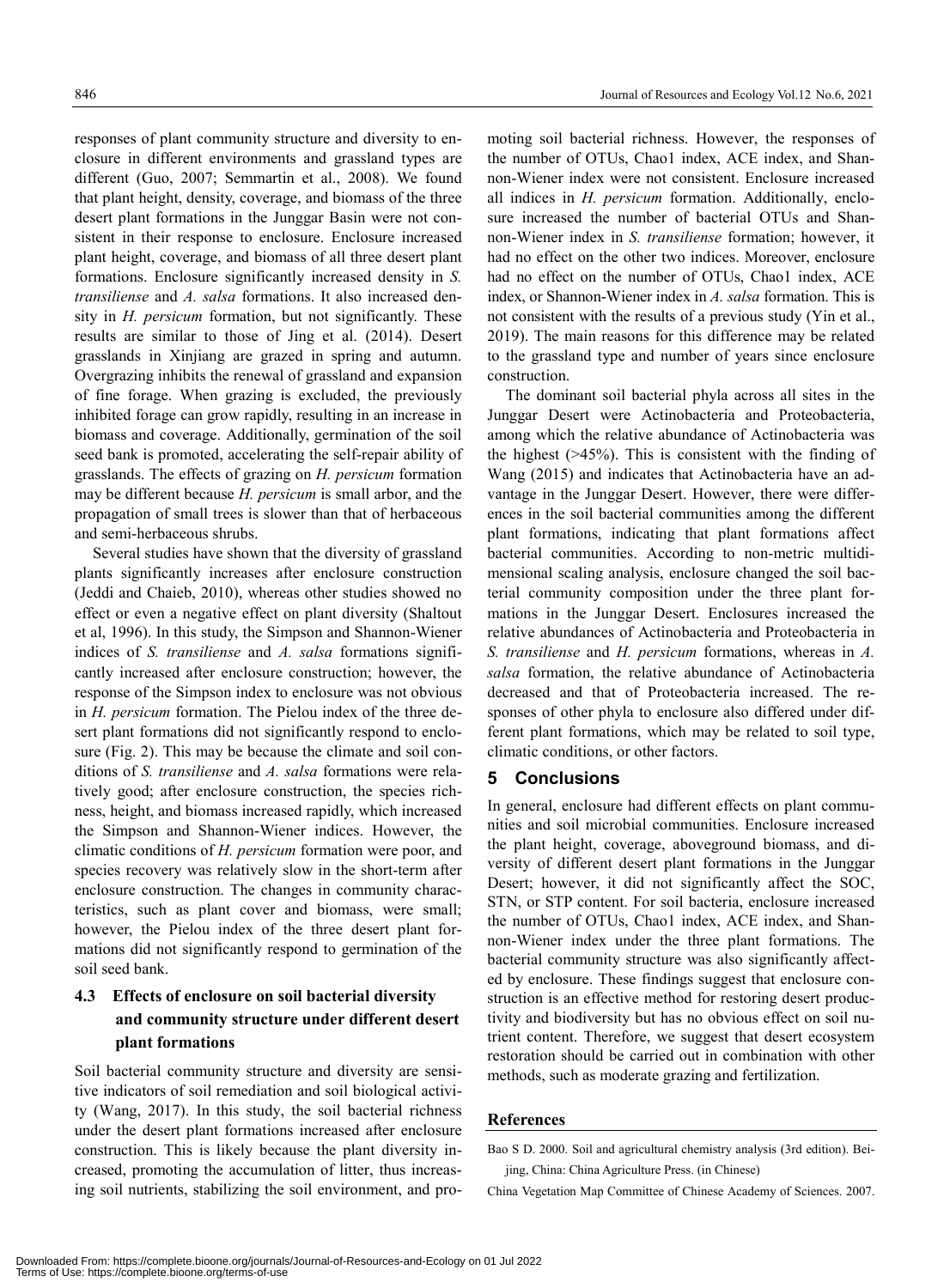1/1000000 Vegetation map of the People's Republic of China. Beijing, China: Geological Publishing House. (in Chinese)

- Dong Y Q, Sun Z J, An S Z, et al. 2018. Effect of short-term grazing exclusion on community characteristics and stability in Artemisia desert on the northern slopes of the Tianshan Mountains. *Pratacultural Science*, 35(5): 996–1003. (in Chinese)
- Gao Y H. 2007. Study on carbon and nitrogen distribution pattern and cyeling proeessinan alpine meadow ecosystem under different grazing intensity. Diss., Chengdu, China: University of Chinese Academy of Sciences. (in Chinese).
- Guo Q F. 2007. The diversity-biomass-productivity relationships in grassland management and restoration. *Basic and Applied Ecology*, 8(3): 199–208.
- Guo Y J, Du Q F, Li G D, et al. 2016. Soil phosphorus fractions and arbuscular mycorrhizal fungi diversity following long-term grazing exclusion on semi-arid steppes in Inner Mongolia. *Geoderma*, 269: 79–90.
- Jeddi K, Chaieb M. 2010. Changes in soil properties and vegetation following livestock grazing exclusion in degraded arid environments of South Tunisia. *Flora*—*Morphology*, *Distribution*, *Functional Ecology of Plants*, 205(3): 184–189.
- Jing Z B, Cheng J M, Su J S, et al. 2014. Changes in plant community composition and soil properties under 3-decade grazing exclusion in semi-arid grassland. *Ecological Engineering*, 64(3): 171–178.
- Li W. 2016. Effects of grazing management regime on vegetation characters, soil dynamics, carbon and nitrogen storage in alpine meadow of Qinghai-Tibetan Plateau. Diss., Lanzhou, China: Gansu Agricultural University. (in Chinese).
- Liang M W, Chen J Q, Smith N G, et al. 2019. Changes and regulations of net ecosystem CO<sub>2</sub> exchange across temporal scales in the Alxa Desert. *Journal of Arid Environments*, 164(5): 78–84.
- Semmartin M, Garibaldi L A, Chaneton E J. 2008. Grazing history effects on above- and below-ground litter decomposition and nutrient cycling in two co-occurring grasses. *Plant and Soil*, 303(1–2): 177–189.
- Shaltout K H, El-Halawany E F, El-Kady H F. 1996. Consequences of protection from grazing on diversity and abundance of the coastal lowland vegetation in eastern Saudi Arabia. *Biodiversity and Conservation*, 5(1): 27–36.
- Shi X M, Li X G, Li C T, et al. 2013. Grazing exclusion decreases soil organic C storage at an alpine grassland of the Qinghai-Tibetan Plateau. *Ecological Engineering*, 57(3): 183–187.
- Sigcha F, Pallavicini Y, Camino M J, et al. 2018. Effects of short-term grazing exclusion on vegetation and soil in early succession of a subhumid Mediterranean reclaimed coal mine. *Plant and Soil*, 426(1–2): 197–209.
- Taddese G, Saleem M, Abyie A. 2002. Impact of grazing on plant species richness, plant biomass, plant attribute, and soil physical and hydrological

Terms of Use: https://complete.bioone.org/terms-of-use

properties of vertisol in East African highlands. *Environmental Management*, 29(2): 279–289.

- Wang L J. 2017. Effects of enclosure on soil microbial diversity of different plant communities in desert steppe. Diss., Yinchuan, China: Ningxia University. (in Chinese)
- Wang X B. 2015. The spatial pattern of soil microbial communities and its driving mechanism in the grassland of Northern China. Diss., Beijing, China: Chinese Academy of Sciences. (in Chinese)
- Wei P, An S Z, Dong Y Q, et al. 2020. A high-throughput sequencing evaluation of bacterial diversity and community structure of desert soil in the Junggar Basin. *Acta Prataculturae Sinica*, 29: 182–90. (in Chinese)
- Xinjiang Comprehensive Investigation Team, The Chinese Academy of Sciences. 1978. Vegetation and utilization in Xinjiang. Beijing, China: Science Press. (in Chinese)
- Xiong D P, Shi P L, Sun Y L, et al. 2014. Effects of grazing exclusion on plant productivity and soil carbon, nitrogen storage in alpine meadows in northern Tibet, China. *Chinese Geographical Science*, 24(4): 488–498.
- Xu P. 1993. Grassland resources and their utilization in Xinjiang. Urumqi, China: Xinjiang Science and Technology and Health Publishing House, 17–19. (in Chinese)
- Xun Q L. 2017. Above-ground biomass model estimation based on modis and meteorological data in Xinjiang grassland. Diss., Urumqi, China: Xinjiang Agricultural University. (in Chinese)
- Yang H L, Sun Z J, Chen Y P. 2015. Effects of enclosure years on the grassland community characteristics and pasture mass index of *Seriphidium Transiliense* desert grassland. *Acta Agrestia Sinica*, 23(2): 252–257. (in Chinese)
- Yang J. 2017. Effects of enclosure on characteristics of vegetation and soil organic carbon, nitrogen fractions in sandy desert grassland. Diss., Urumqi, China: Xinjiang Agricultural University. (in Chinese)
- Yin Y L, Wang Y Q, Li S X, et al. 2019. Effects of enclosing on soil microbial community diversity and soil stoichiometric characteristics in a degraded alpine meadow. *Chinese Journal of Applied Ecology*, 30(1): 127–136. (in Chinese)
- Yu Q, Chen Q S, Elser J J, et al. 2010. Linking stoichiometric homoeostasis with ecosystem structure, functioning and stability. *Ecology Letters*, 13(11): 1390–1399.
- Zhang L. 2019. Mechanism of the effects of typical temperate desert plant diversity on ecosystem function. Diss., Urumqi, China: Xinjiang University. (in Chinese)
- Zhang Y J. 2010. Study on the change of artemisia grassland community and adaptability of *Seriphidium transiliense* under enclosure. Diss., Urumqi, China: Xinjiang Agricultural University. (in Chinese).
- Zhou J Z, Bruns M A, Tiedje J M. 1996. DNA recovery from soils of diverse composition. *Applied and Environmental Microbiology*, 62(2): 316–322.